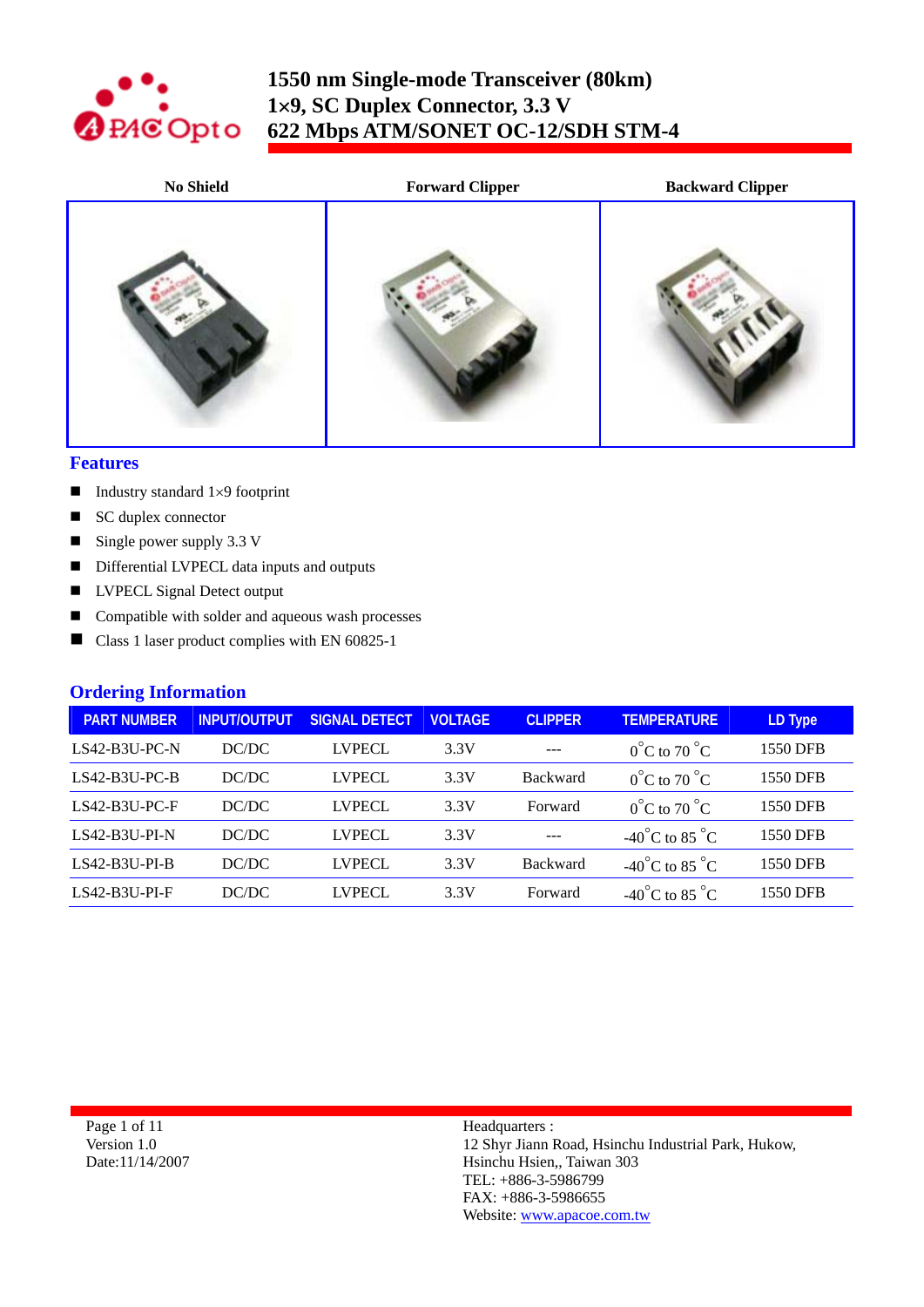

# **Absolute Maximum Ratings**

| <b>PARAMETER</b>             | <b>SYMBOL</b> | <b>MIN</b> | <b>MAX</b> | <b>UNITS</b>          | <b>NOTE</b>         |
|------------------------------|---------------|------------|------------|-----------------------|---------------------|
| <b>Storage Temperature</b>   | $T_{S}$       | $-40$      | 85         | $\circ$<br>Ć          |                     |
| <b>Supply Voltage</b>        | <i>Vcc</i>    | $-0.5$     | 6.0        |                       |                     |
| Input Voltage                | $V_{I\!N}$    | $-0.5$     | Vcc        |                       |                     |
| <b>Output Current</b>        | $I_{o}$       | $- - -$    | 50         | mA                    |                     |
| <b>Operating Current</b>     | $I_{OP}$      | ---        | 500        | mA                    |                     |
| <b>Soldering Temperature</b> | $T_{SOLD}$    | $- - -$    | 260        | $\circ$<br>$\sqrt{ }$ | 10 seconds on leads |

# **Operating Environment**

| <b>PARAMETER</b>                  | <b>SYMBOL</b>     | <b>MIN</b> | <b>MAX</b> | <b>UNITS</b> | <b>NOTE</b> |
|-----------------------------------|-------------------|------------|------------|--------------|-------------|
| <b>Case Operating Temperature</b> |                   |            | 70         | $\circ$      |             |
|                                   | $I_C$             | $-40$      | 85         |              |             |
| <b>Supply Voltage</b>             | Vcc               | 3.1        | 3.5        |              |             |
| <b>Supply Current</b>             | $I_{TX} + I_{RX}$ | ---        | 300        | mA           |             |

Page 2 of 11 Version 1.0 Date:11/14/2007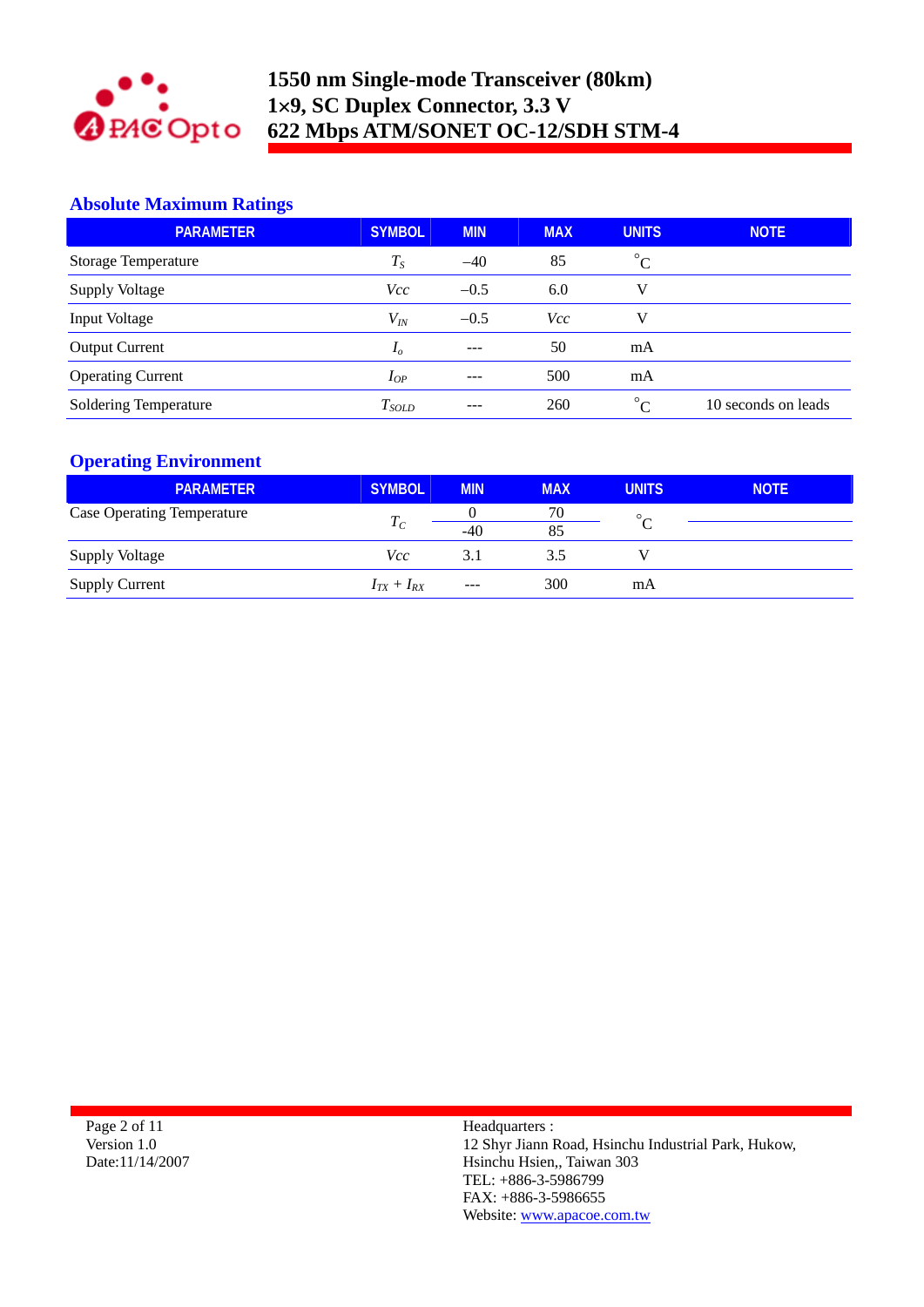

# Transmitter Electro-optical Characteristics

| $Vec = 3.1$ V to 3.5 V, $T_c = 0$ °C to 70°C (-40°C to 85°C) |                                                                             |            |      |            |              |             |
|--------------------------------------------------------------|-----------------------------------------------------------------------------|------------|------|------------|--------------|-------------|
| <b>PARAMETER</b>                                             | <b>SYMBOL</b>                                                               | <b>MIN</b> | TYP. | <b>MAX</b> | <b>UNITS</b> | <b>NOTE</b> |
| Data Rate                                                    | B                                                                           | 500        | 622  | 700        | Mb/s         |             |
| <b>Output Optical Power</b>                                  |                                                                             |            |      |            |              |             |
| $9/125 \ \mu m$ fiber                                        | Pout                                                                        | $-3$       |      | $+2$       | dBm          | Average     |
| <b>Extinction Ratio</b>                                      | ER                                                                          | 10         | ---  |            | dB           |             |
| Center Wavelength                                            | $\lambda_C$                                                                 | 1520       | 1550 | 1580       | nm           |             |
| Spectral Width $(-20dB)$                                     | Δλ                                                                          |            |      |            | nm           |             |
| Side Mode Suppression Ratio                                  | <b>SMSR</b>                                                                 | 30         |      |            | dB           |             |
| Rise/Fall Time (20-80%)                                      | $T_{r,f}$                                                                   | ---        |      | 500        | ps           |             |
| <b>Total Jitter</b>                                          | ТJ                                                                          |            |      | 500        | ps           |             |
| Output Eye                                                   | Compliant with Telcordia GR-253-CORE Issue 3 and ITU-T recommendation G-957 |            |      |            |              |             |
| Transmitter Data Input Voltage-High                          | $V_{IH}-V_{CC}$                                                             | $-1.1$     |      | $-0.74$    | V            |             |
| Transmitter Data Input Voltage-Low                           | $V_{IL}$ – $V_{CC}$                                                         | $-2.0$     |      | $-1.58$    | V            |             |
| Transmitter Data Input Differential<br>Voltage               | $V_{\text{DIFF}}$                                                           | 0.3        |      | 1.6        | V            |             |

# **Receiver electro-optical characteristics**

# *<u>Vcc* = 3.1 V to 3.5 V,  $T_C = 0^\circ$ C to 70 °C (-40 °C to 85 °C)</u>

| <b>PARAMETER</b>                                    | <b>SYMBOL</b>       | <b>MIN</b> | TYP. | <b>MAX</b> | <b>UNITS</b>  | <b>NOTE</b>               |
|-----------------------------------------------------|---------------------|------------|------|------------|---------------|---------------------------|
| Optical Input Power-maximum                         | $P_{IN}$            | $-3$       |      | ---        | dBm           | $\mathrm{BER} < 10^{-10}$ |
| <b>Optical Input Power-minimum</b><br>(Sensitivity) | $P_{IN}$            | $- - -$    |      | $-28$      | dBm           | $\mathrm{BER} < 10^{-10}$ |
| <b>Operating Center wavelength</b>                  | $\lambda_C$         | 1260       |      | 1610       | nm            |                           |
| <b>Optical Return Loss</b>                          | ORL                 | 12         |      |            | dB            |                           |
| <b>Signal Detect-Asserted</b>                       | $P_{A}$             |            |      | $-28$      | dBm           |                           |
| <b>Signal Detect-Deasserted</b>                     | $P_D$               | $-40$      |      |            | dBm           |                           |
| Signal Detect-Hysteresis                            | $P_A - P_D$         | 1.0        |      |            | dB            |                           |
| Signal Detect Voltage (PECL)- High                  | $V_{OH}-V_{CC}$     | $-1.1$     |      | $-0.74$    | V             |                           |
| Signal Detect Voltage (PECL)- Low                   | $V_{OL} - V_{CC}$   | $-2.0$     |      | $-1.58$    | V             |                           |
| Data Output Rise, Fall Time<br>$(20 - 80\%)$        | $T_{r,f}$           | ---        |      | 0.35       | <sub>ns</sub> |                           |
| Data Output Voltage-High                            | $V_{OH}-V_{CC}$     | $-1.1$     |      | $-0.74$    | V             |                           |
| Data Output Voltage-Low                             | $V_{OL}-V_{CC}$     | $-2.0$     |      | $-1.58$    | V             |                           |
| Data Output Differential Voltage                    | $V_{\mathit{DIFF}}$ | 0.3        |      | 1.6        | V             |                           |

Page 3 of 11 Version 1.0 Date:11/14/2007 Headquarters :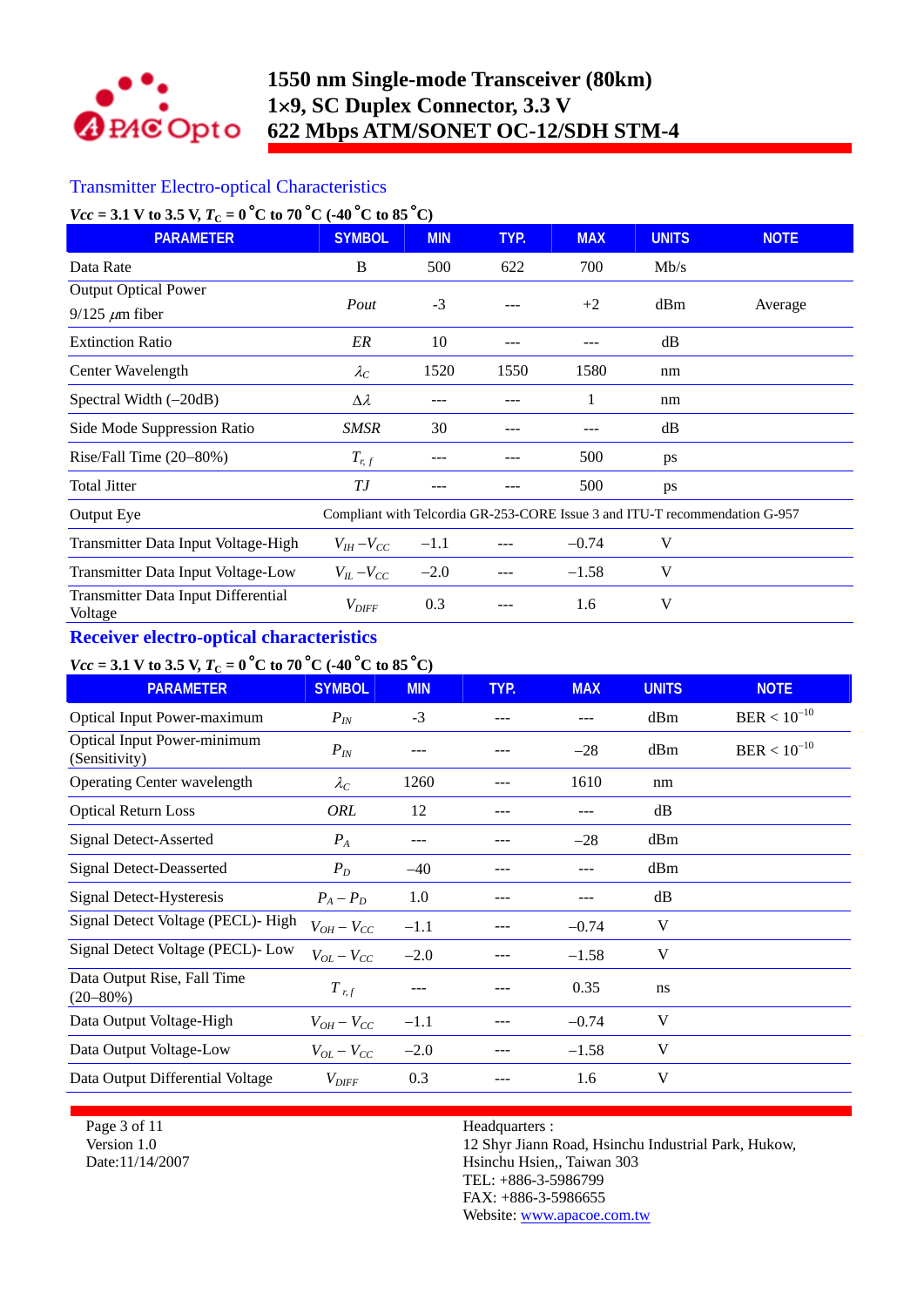

### **Block Diagram of Transceiver**



#### **Transmitter Section**

The transmitter section consists of a 1310 nm InGaAsP laser in an eye safe optical subassembly (OSA) which mates to the fiber cable. The laser OSA is driven by a LD driver IC which converts differential input PECL logic signals into an analog laser driving current.

#### **Receiver Section**

The receiver utilizes an InGaAs PIN photodiode mounted together with a trans-impedance preamplifier IC in an OSA. This OSA is connected to a circuit providing post-amplification quantization, and optical signal detection.

#### **Receiver Signal Detect**

Signal Detect is a basic fiber failure indicator. This is a single-ended PECL output. As the input optical power is decreased, Signal Detect will switch from high to low (deassert point) somewhere between sensitivity and the no light input level. As the input optical power is increased from very low levels, Signal Detect will switch back from low to high (assert point). The assert level will be at least 1.0 dB higher than the deassert level.

Page 4 of 11 Version 1.0 Date:11/14/2007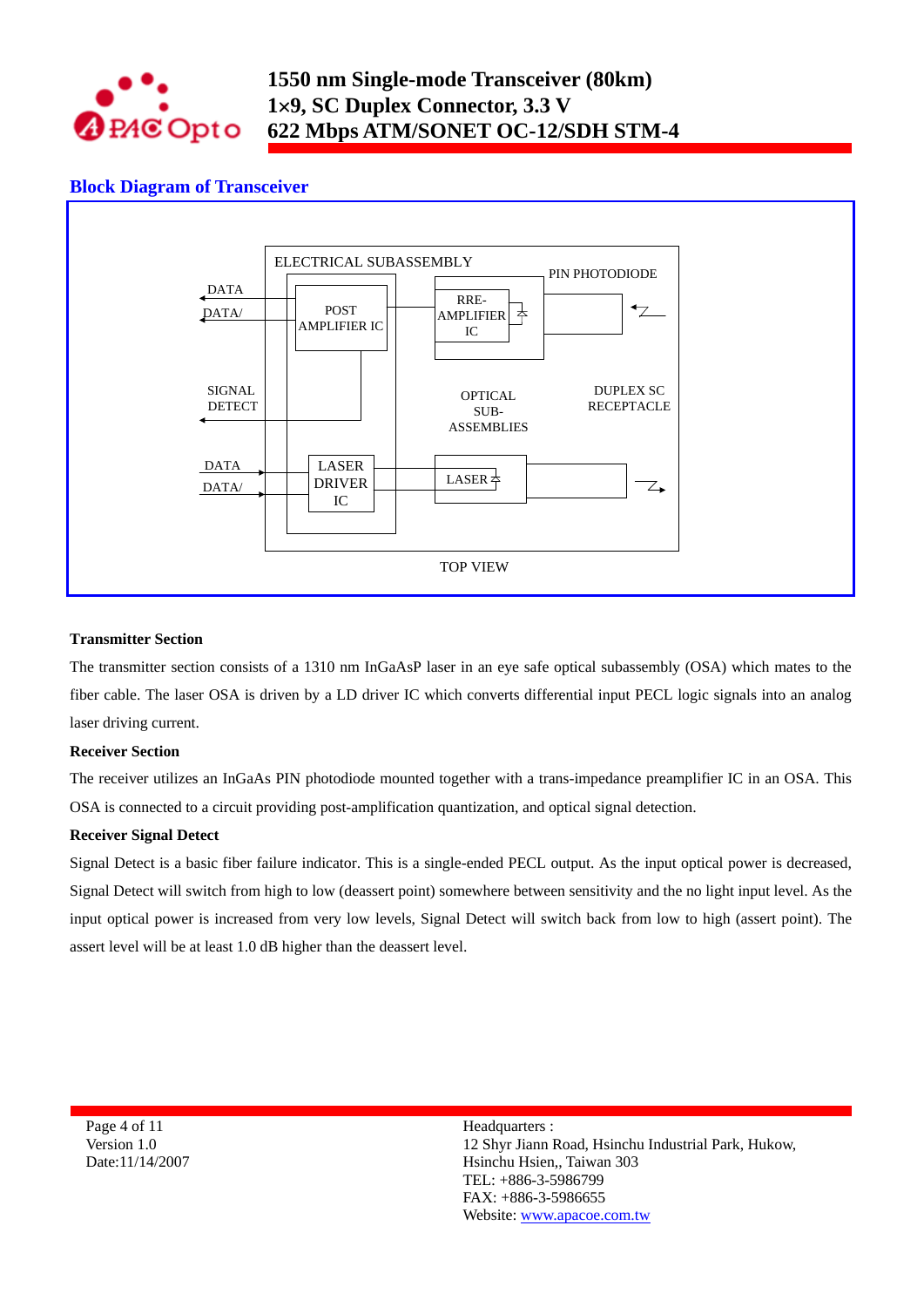

# **Connection Diagram**

| Pin-Out |                                          |                 |  |
|---------|------------------------------------------|-----------------|--|
|         | <b>1. RX GND</b><br>$2. RD+$<br>$3. RD-$ | N/C             |  |
|         | <b>4. SD</b><br>5. VCCR                  | <b>TOP VIEW</b> |  |
|         | 6. VCCT<br>$7.TD-$                       | N/C             |  |
|         | $8. T D+$<br>9. TX GND                   |                 |  |

| <b>PIN</b>     | <b>SYMBOL</b> | <b>DESCRIPTION</b>                                                                                                                                                                                                                                                                                                                                                                                                                                                                                                                                                                                                                                                                                                                          |
|----------------|---------------|---------------------------------------------------------------------------------------------------------------------------------------------------------------------------------------------------------------------------------------------------------------------------------------------------------------------------------------------------------------------------------------------------------------------------------------------------------------------------------------------------------------------------------------------------------------------------------------------------------------------------------------------------------------------------------------------------------------------------------------------|
| $\mathbf{1}$   | RX GND        | Receiver Signal Ground.<br>Directly connect this pin to the receiver ground plane.                                                                                                                                                                                                                                                                                                                                                                                                                                                                                                                                                                                                                                                          |
| $\overline{2}$ | $RD+$         | $RD$ + is an open-emitter output circuit.<br>Terminate this high-speed differential PECL output with standard PECL techniques at the follow-on<br>device input pin. (See recommended circuit schematic)                                                                                                                                                                                                                                                                                                                                                                                                                                                                                                                                     |
| 3              | $RD-$         | RD- is an open-emitter output circuit.<br>Terminate this high-speed differential PECL output with standard PECL techniques at the follow-on<br>device input pin. (See recommended circuit schematic)                                                                                                                                                                                                                                                                                                                                                                                                                                                                                                                                        |
| 4              | SD            | Signal Detect.<br>Normal optical input levels to the receiver result in a logic "1" output, $V_{OH}$ , asserted. Low input optical<br>levels to the receiver result in a fault condition indicated by a logic "0" output $V_{OL}$ , deasserted Signal<br>Detect is a single-ended PECL output. SD can be terminated with PECL techniques via 50 $\Omega$ to $V_{CCR}$ – 2<br>V. Alternatively, SD can be loaded with a 180 $\Omega$ resistor to RX GND to conserve electrical power with<br>small compromise to signal quality. If Signal Detect output is not used, leave it open-circuited. This<br>Signal Detect output can be used to drive a PECL input on an upstream circuit, such as, Signal Detect<br>input or Loss of Signal-bar. |
| 5              | $V_{CCR}$     | Receiver Power Supply.<br>Provide +3.3 Vdc via the recommended receiver power supply filter circuit. Locate the power supply<br>filter circuit as close as possible to the $V_{CCR}$ pin.                                                                                                                                                                                                                                                                                                                                                                                                                                                                                                                                                   |
| 6              | $V_{CCT}$     | Transmitter Power Supply.<br>Provide +3.3 Vdc via the recommended transmitter power supply filter circuit. Locate the power supply<br>filter circuit as close as possible to the $V_{CCT}$ pin.                                                                                                                                                                                                                                                                                                                                                                                                                                                                                                                                             |
| 7              | $TD-$         | Transmitter Data In-Bar.<br>Terminate this high-speed differential PECL input with standard PECL techniques at the transmitter<br>input pin. (See recommended circuit schematic)                                                                                                                                                                                                                                                                                                                                                                                                                                                                                                                                                            |
| $8\,$          | $TD+$         | Transmitter Data In.<br>Terminate this high-speed differential PECL input with standard PECL techniques at the transmitter<br>input pin. (See recommended circuit schematic)                                                                                                                                                                                                                                                                                                                                                                                                                                                                                                                                                                |
| 9              | <b>TX GND</b> | Transmitter Signal Ground.<br>Directly connect this pin to the transmitter signal ground plane. Directly connect this pin to the<br>transmitter ground plane.                                                                                                                                                                                                                                                                                                                                                                                                                                                                                                                                                                               |

Page 5 of 11 Version 1.0 Date:11/14/2007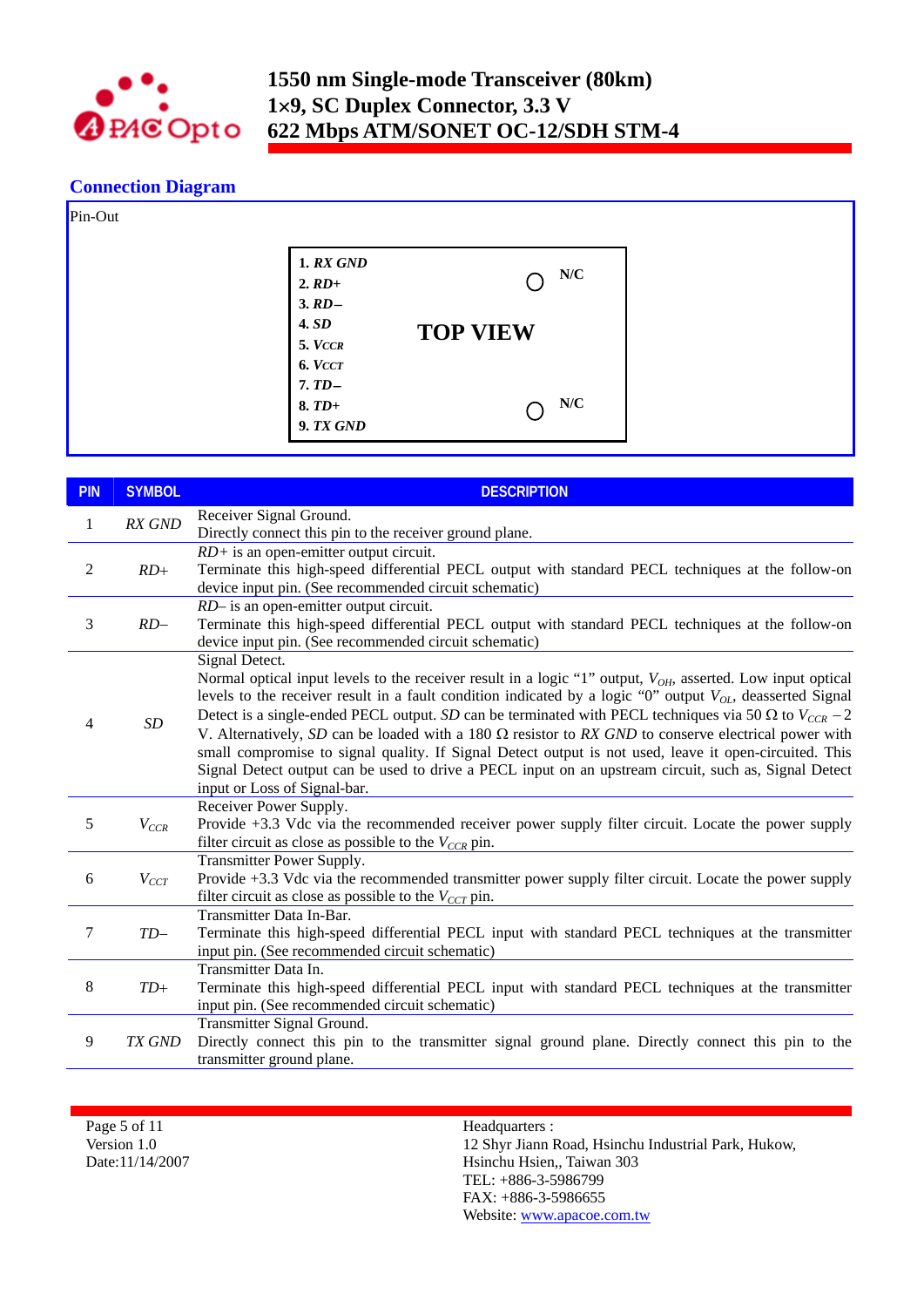

### **Recommended Circuit Schematic**



In order to get proper functionality, a recommended circuit is provided in above recommended circuit schematic. When designing the circuit interface, there are a few fundamental guidelines to follow.

- (1) The differential data lines should be treated as 50  $\Omega$  Micro strip or strip line transmission lines. This will help to minimize the parasitic inductance and capacitance effects. Locate termination at the received signal end of the transmission line. The length of these lines should be kept short and of equal length.
- (2) For the high speed signal lines, differential signals should be used, not single-ended signals, and these differential signals need to be loaded symmetrically to prevent unbalanced currents which will cause distortion in the signal.
- (3) Multi layer plane PCB is best for distribution of *VCC*, returning ground currents, forming transmission lines and shielding, Also, it is important to suppress noise from influencing the fiber-optic transceiver performance, especially the receiver circuit.
- (4) A separate proper power supply filter circuits shown in Figure for the transmitter and receiver sections. These filter circuits suppress *Vcc* noise over a broad frequency range, this prevents receiver sensitivity degradation due to  $V_{CC}$  noise.
- (5) Surface-mount components are recommended. Use ceramic bypass capacitors for the 0.1  $\mu$ F capacitors and a surface-mount coil inductor for  $1 \mu$ H inductor. Ferrite beads can be used to replace the coil inductors when using quieter *V<sub>CC</sub>* supplies, but a coil inductor is recommended over a ferrite bead. All power supply components need to be placed physically next to the  $V_{CC}$  pins of the receiver and transmitter.
- (6) Use a good, uniform ground plane with a minimum number of holes to provide a low-inductance ground current return for the power supply currents.

Page 6 of 11 Version 1.0 Date:11/14/2007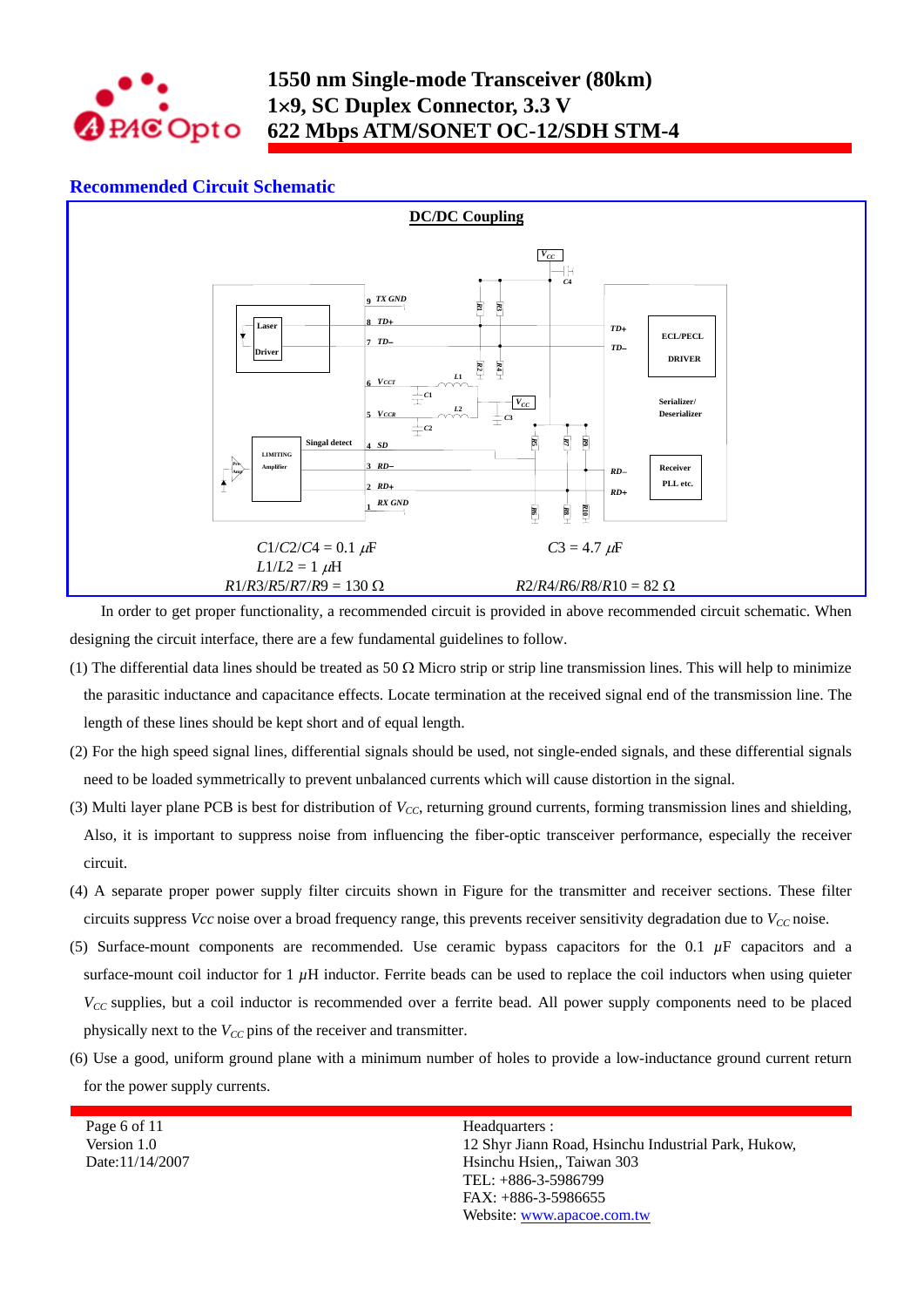

## **Recommended Board Layout Hole Pattern**



This transceiver is compatible with industry standard wave or hand solder processes. After wash process, all moisture must be completely remove from the module. The transceiver is supplied with a process plug to prevent contamination during wave solder and aqueous rinse as well as during handling, shipping or storage.

Solder fluxes should be water-soluble, organic solder fluxes. Recommended cleaning and degreasing chemicals for these transceivers are alcohol's (methyl, isopropyl, isobutyl), aliphatics (hexane, heptane) and other chemicals, such as soap solution or naphtha. Do not use partially halogenated hydrocarbons for cleaning/degreasing.

Page 7 of 11 Version 1.0 Date:11/14/2007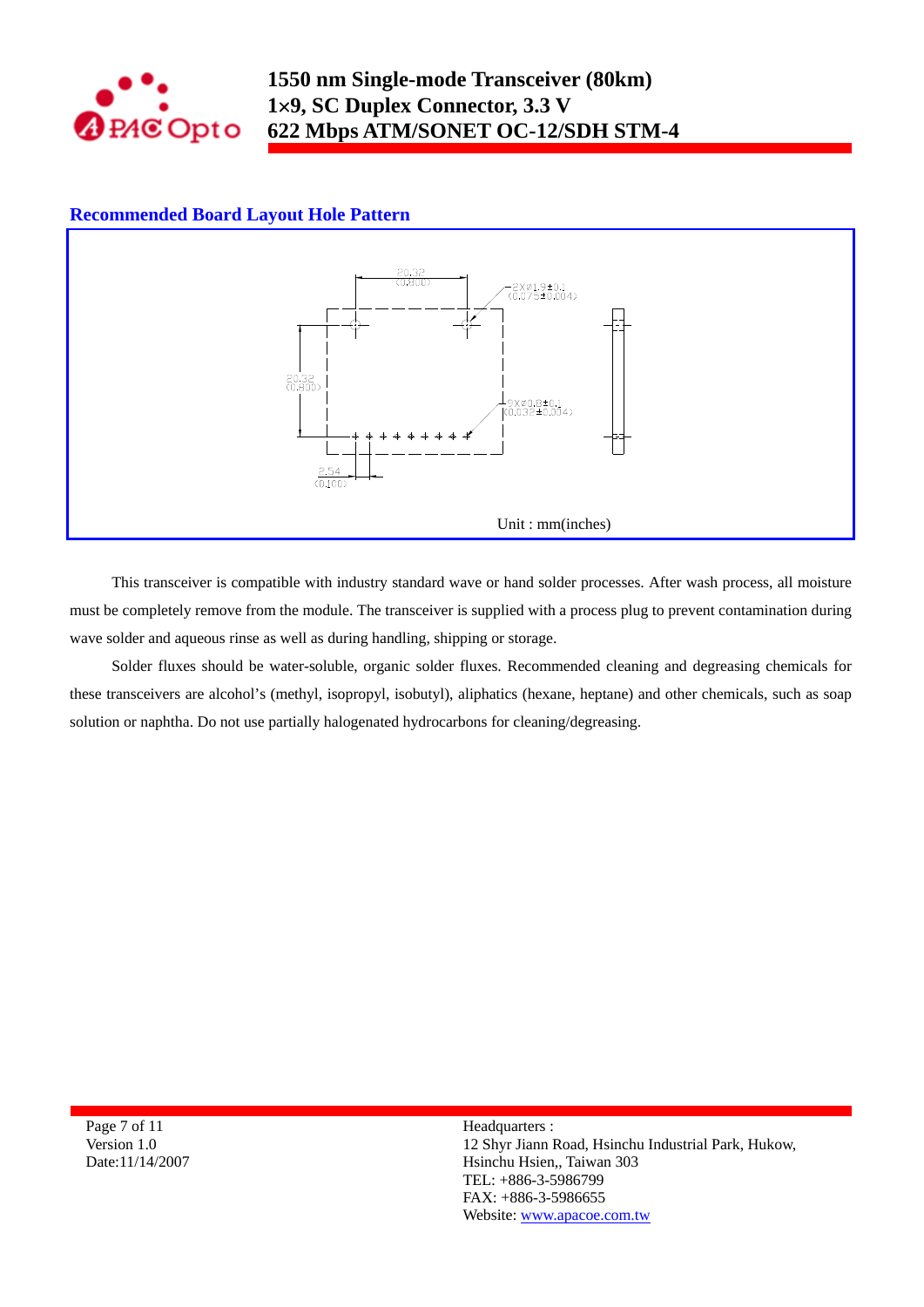

## **Drawing Dimensions- No Shield**



Page 8 of 11 Version 1.0 Date:11/14/2007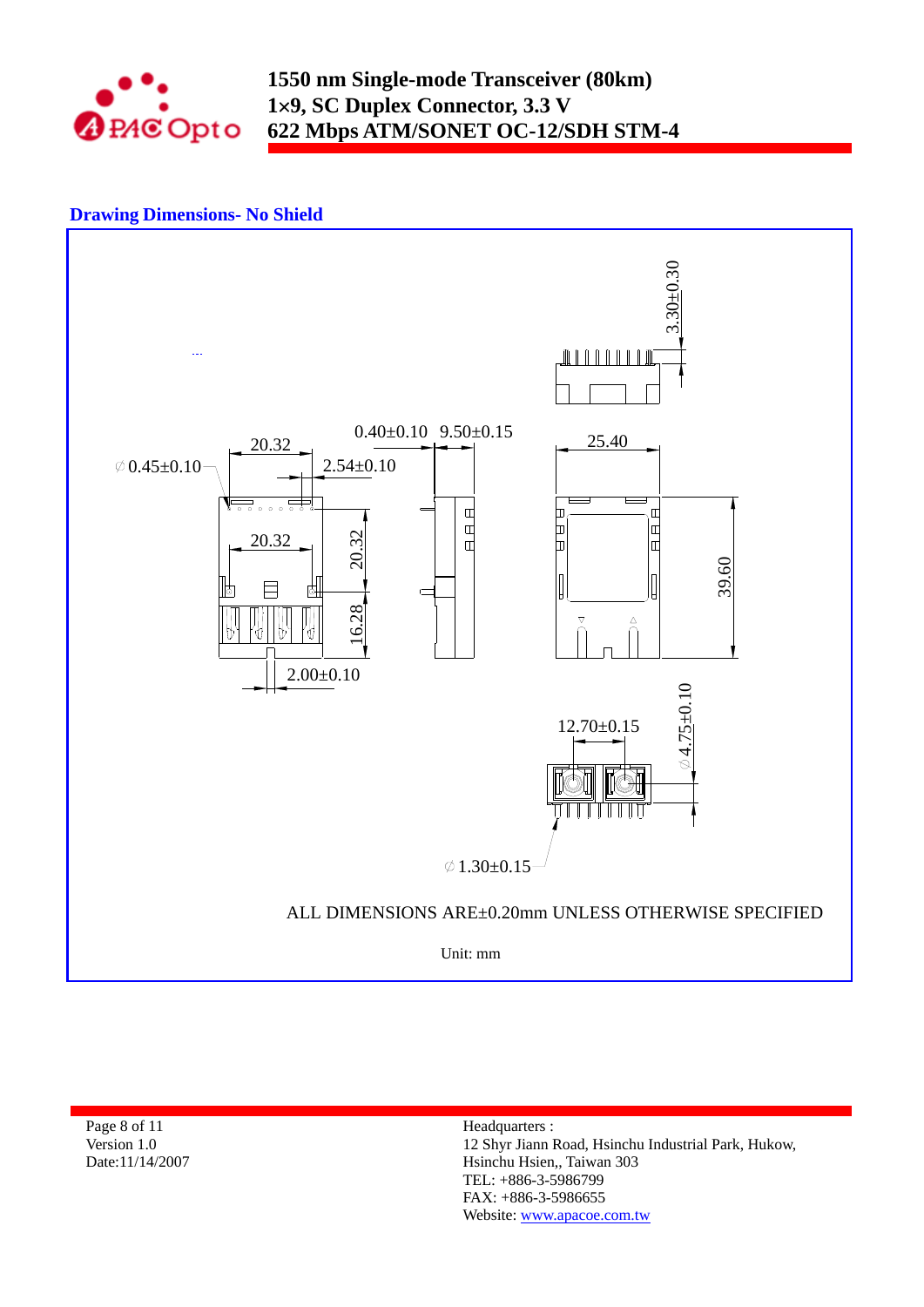

# **Drawing Dimensions- Forward Shield**



Page 9 of 11 Version 1.0 Date:11/14/2007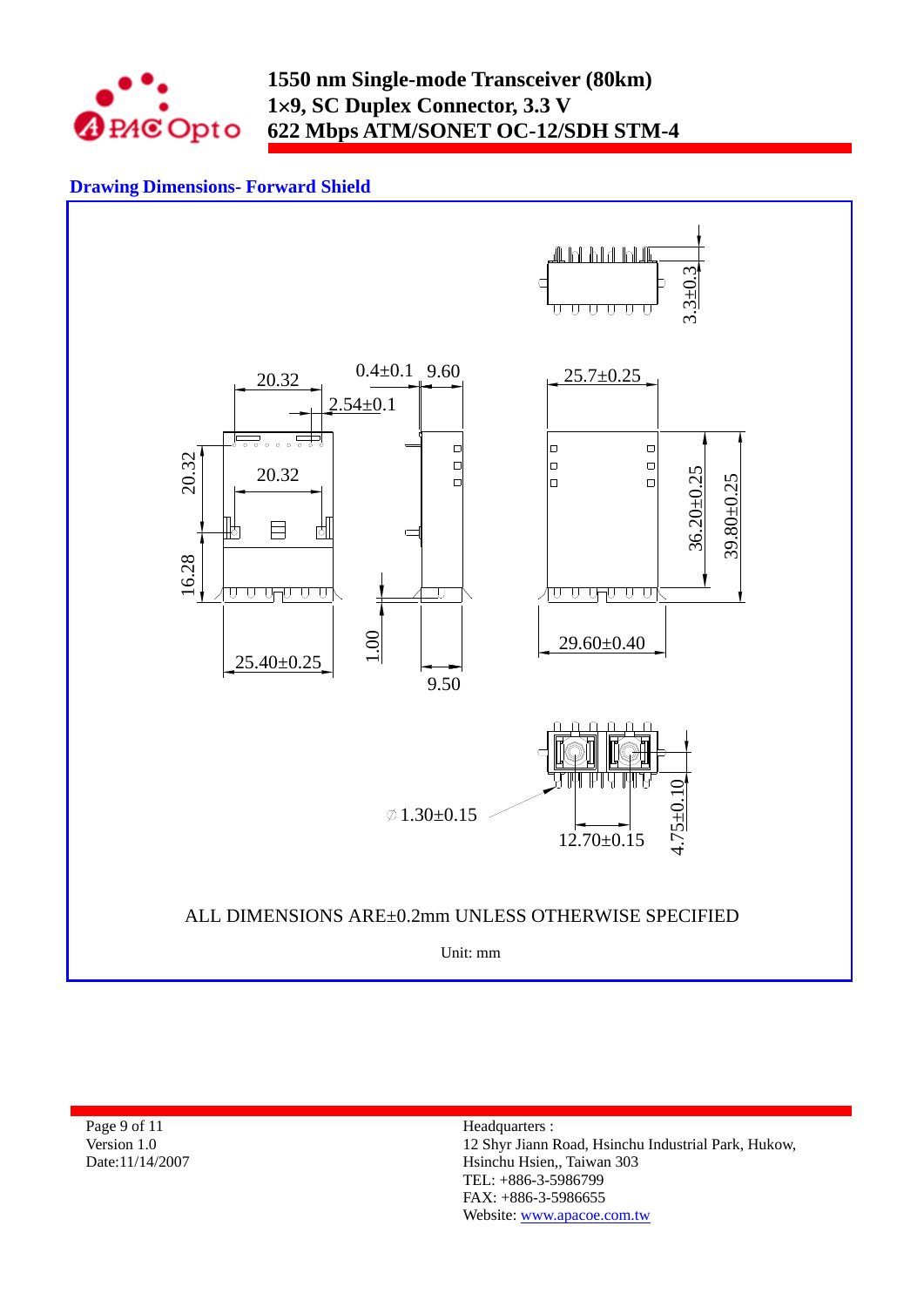

# **Drawing Dimensions- Backward Shield**



Page 10 of 11 Version 1.0 Date:11/14/2007